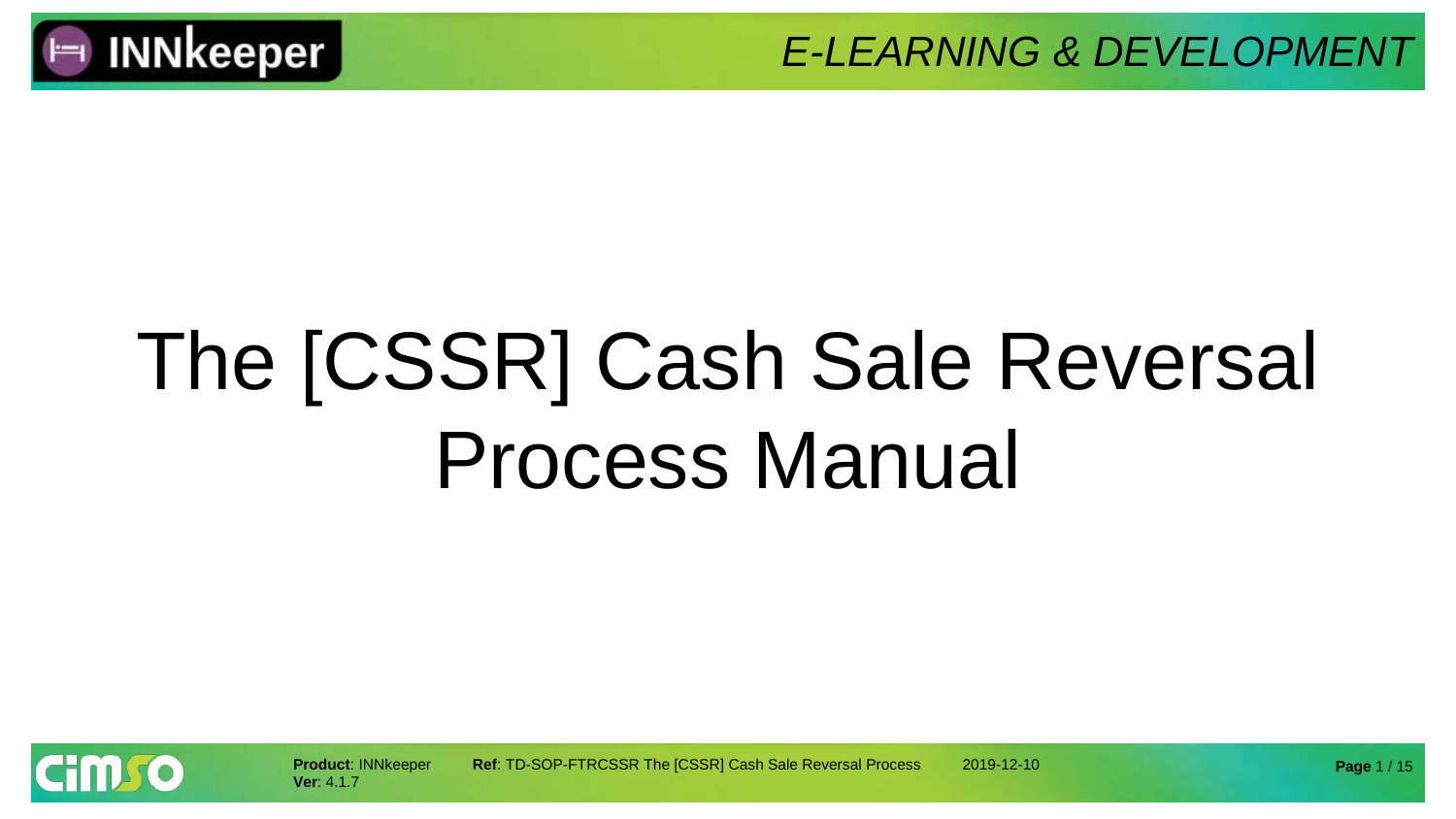

#### **What Is A Transaction Reversal?**

A transaction Reversal is the term given to the process when a client is reimbursed / refunded their money.

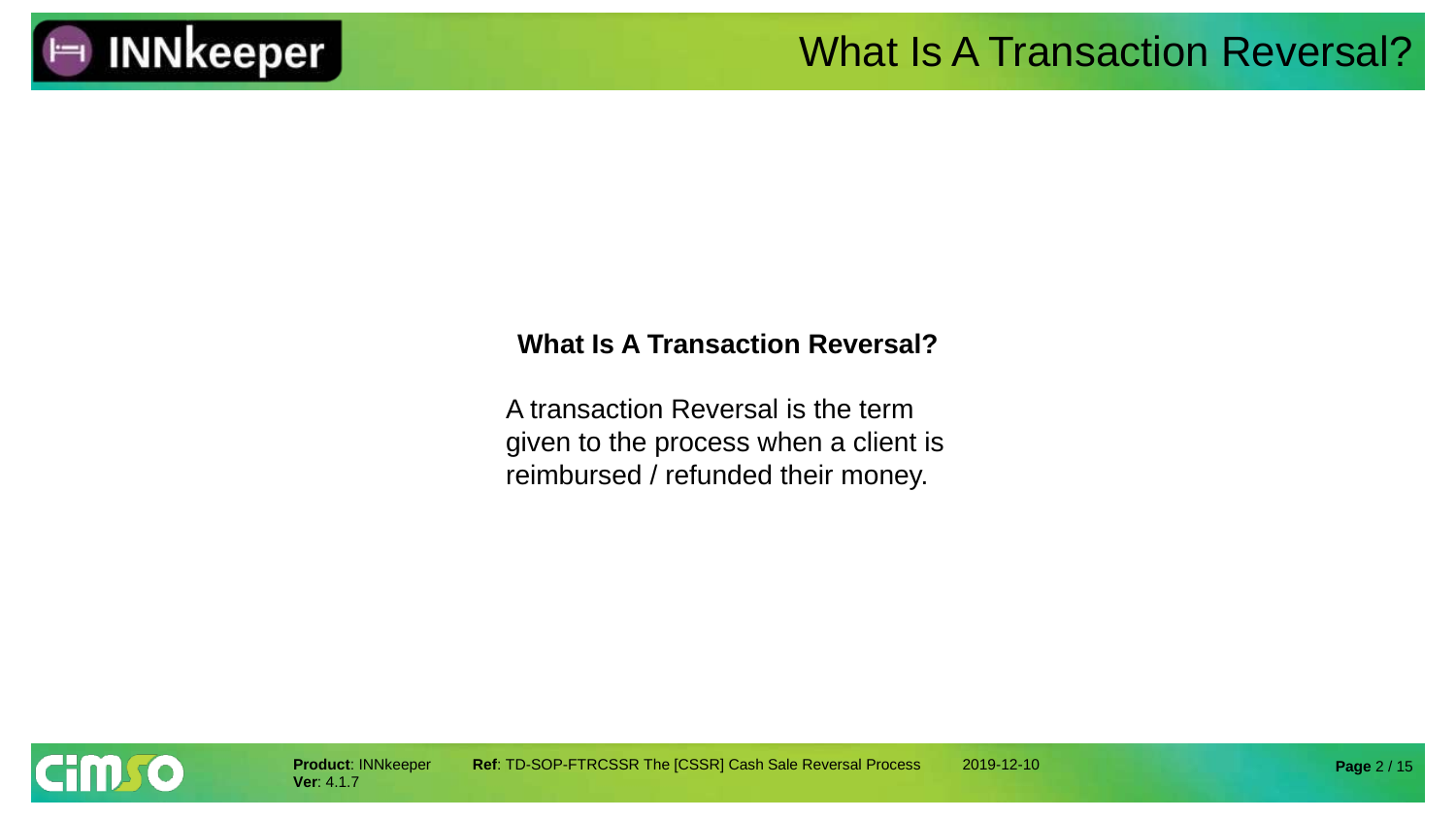

#### The Wheel: Customer Centric Design



**Ver**: 4.1.7

cim so

#### **CUSTOMER CENTRIC DESIGN**

- **Identify** CDP customer data platform with extensive CRM
- **Connect** Single or bulk blast e-mail, SMS, fax and snail-mail
- **Collaborate** Local server to Web and mobile device data interchange
- **Live** Food, Beverage and Retail points of sale with stock control and procurement
- **Play** Schedule and manage Golf, SPA and Leisure activities
- **Rest** Reservations, Lodging PMS, Leasing and Timeshare
- **Finance** GAAP, IAS and IFRS financial control to balance sheet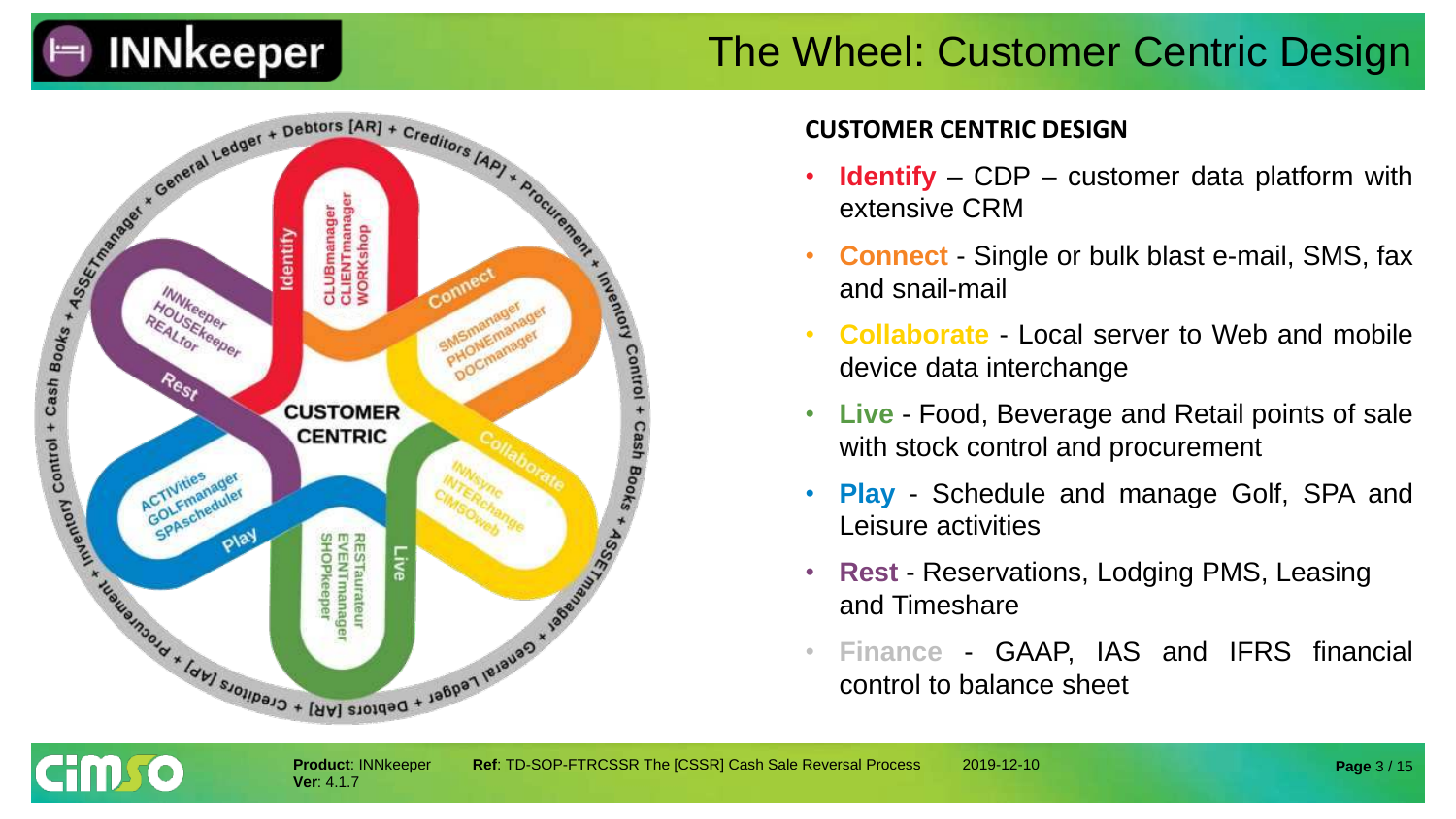

#### Logging Into Administration

| $\vdash$                         | <b>CHILLIO Menu</b><br>Administration                       |                                         |                                             |                                                                          |                                                                     |  |
|----------------------------------|-------------------------------------------------------------|-----------------------------------------|---------------------------------------------|--------------------------------------------------------------------------|---------------------------------------------------------------------|--|
| கூ<br>S                          | Golfer<br>ActivityScheduler<br>SpaScheduler<br>Restaurateur | $\vdash$                                | <b>INNkeeper</b>                            | <b>CHILLIO</b><br><b>Customer Centric Integrated Management Software</b> |                                                                     |  |
| Ø<br>冒                           | ShopKeeper                                                  | V4.1.7b11143                            | English (United Kingdom)                    | 8d647da<br>$\ddotmark$                                                   |                                                                     |  |
| $\Phi$                           | AssetManager                                                | Language<br>Database                    | CIMSODemo_V417 on vmserver                  | $\checkmark$                                                             | Start your CiMSO Menu, select the<br>Administration. Use your given |  |
| $\bullet$                        | WebRes<br>InnSync                                           | Location<br>Login ID                    | <b>MAIN Imperial Palace Rooms</b><br>master |                                                                          | Login ID and Password to log in                                     |  |
|                                  | Fax Server                                                  | Password                                |                                             |                                                                          |                                                                     |  |
|                                  | Phoneman                                                    |                                         |                                             | <b>S</b> O Identification<br>Password<br>Log In                          |                                                                     |  |
| 8<br>$\ddot{\mathbf{O}}^{\circ}$ | TimeKeeper                                                  |                                         |                                             |                                                                          |                                                                     |  |
| ß                                | Configuration<br><b>EXEUP</b>                               |                                         |                                             |                                                                          |                                                                     |  |
| ×                                | Close Menu<br>Exit Menu                                     |                                         |                                             |                                                                          |                                                                     |  |
|                                  |                                                             | <b>Product: INNkeeper</b><br>Ver: 4.1.7 |                                             | Ref: TD-SOP-FTRCSSR The [CSSR] Cash Sale Reversal Process                | 2019-12-10<br>Page 4 / 15                                           |  |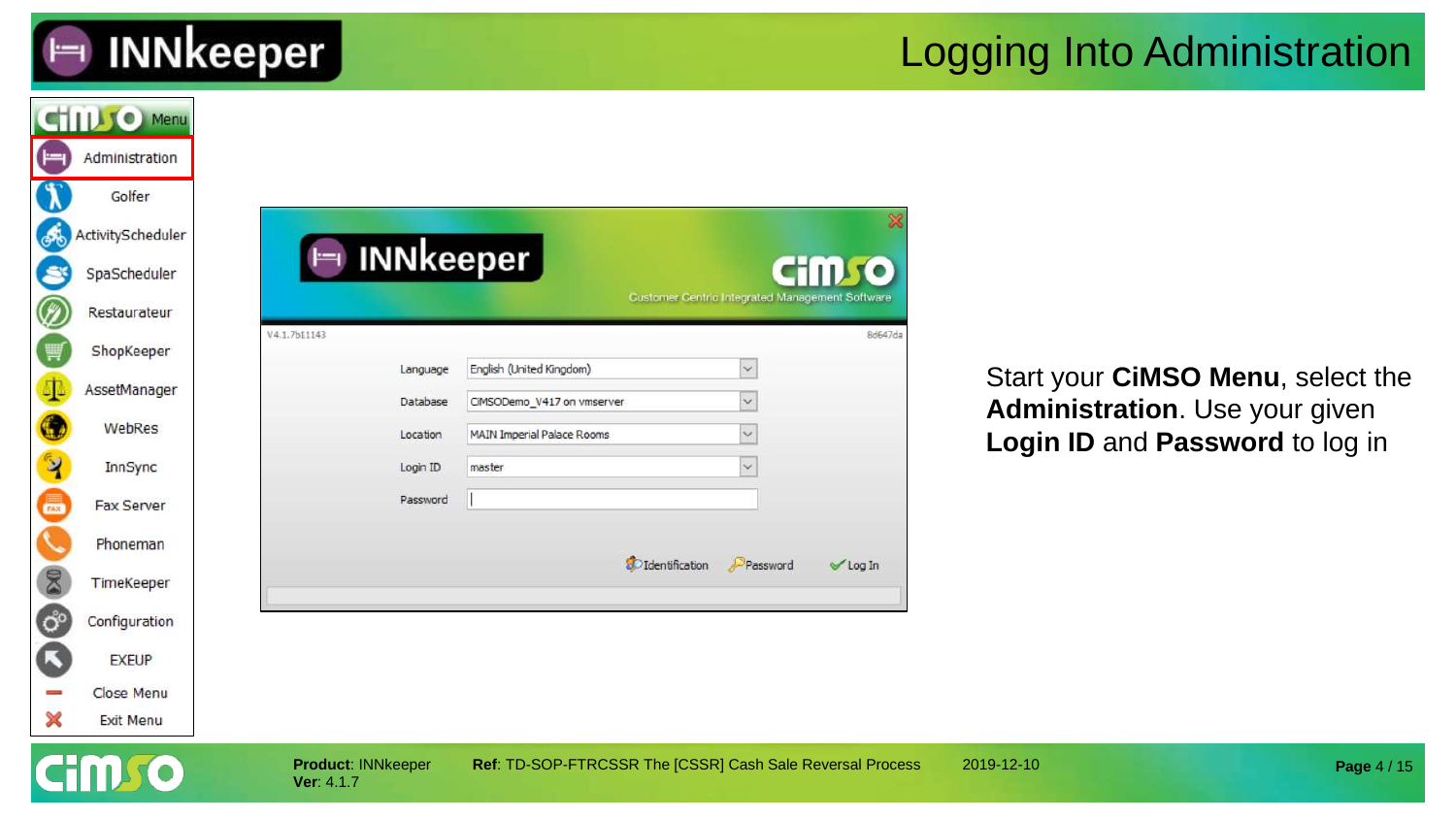#### Administration



**Ver**: 4.1.7

**Product**: INNkeeper **Ref**: TD-SOP-FTRCSSR The [CSSR] Cash Sale Reversal Process 2019-12-10

Once logged into Administration, you are able to navigate through the database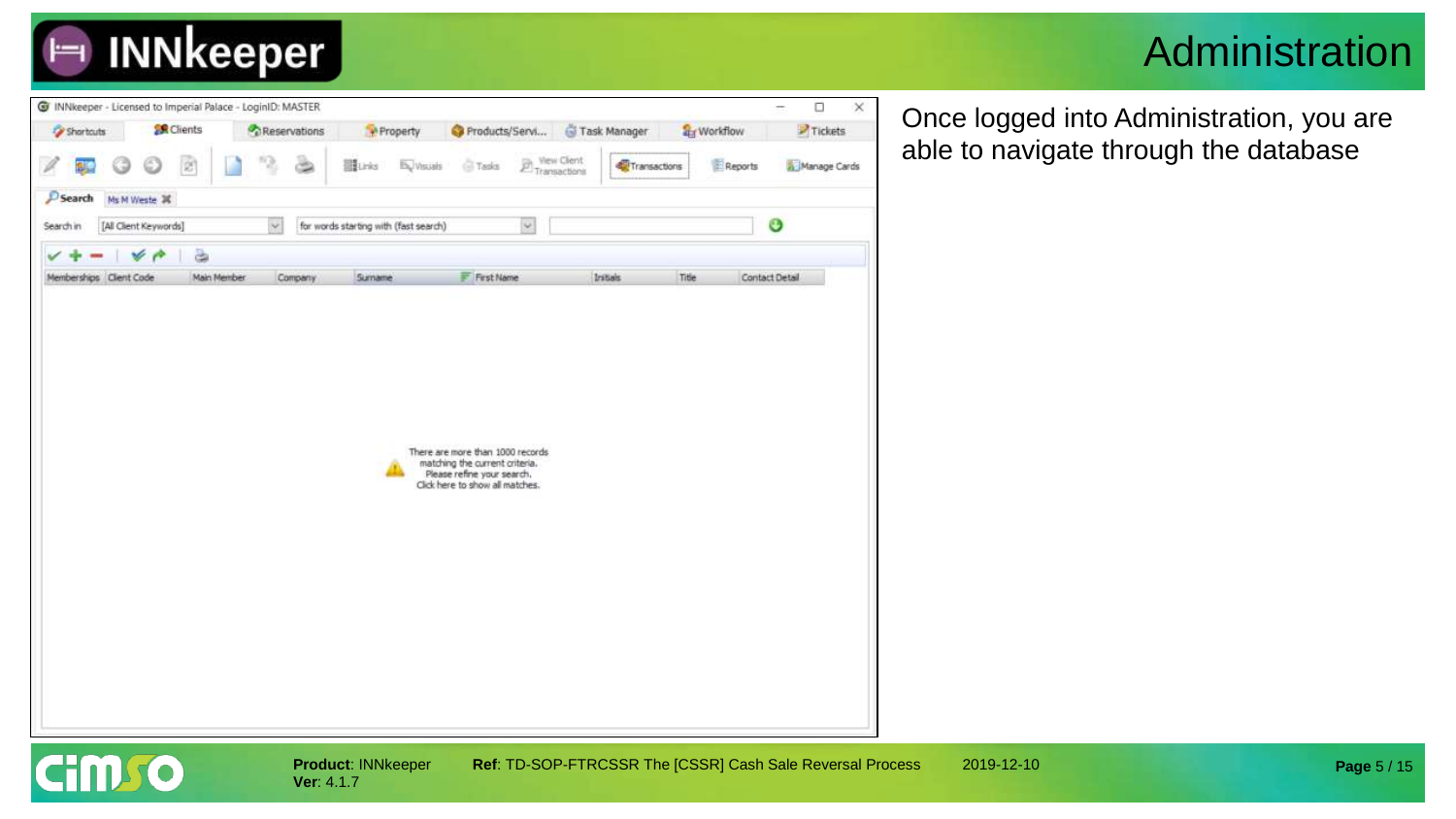### Navigation: The [CSSR] Cash Sale Reversal Process



Navigation: The Cash Sale Reversal [CSS] Process

❶ **Clients** tab ❷ Select the **Transactions** button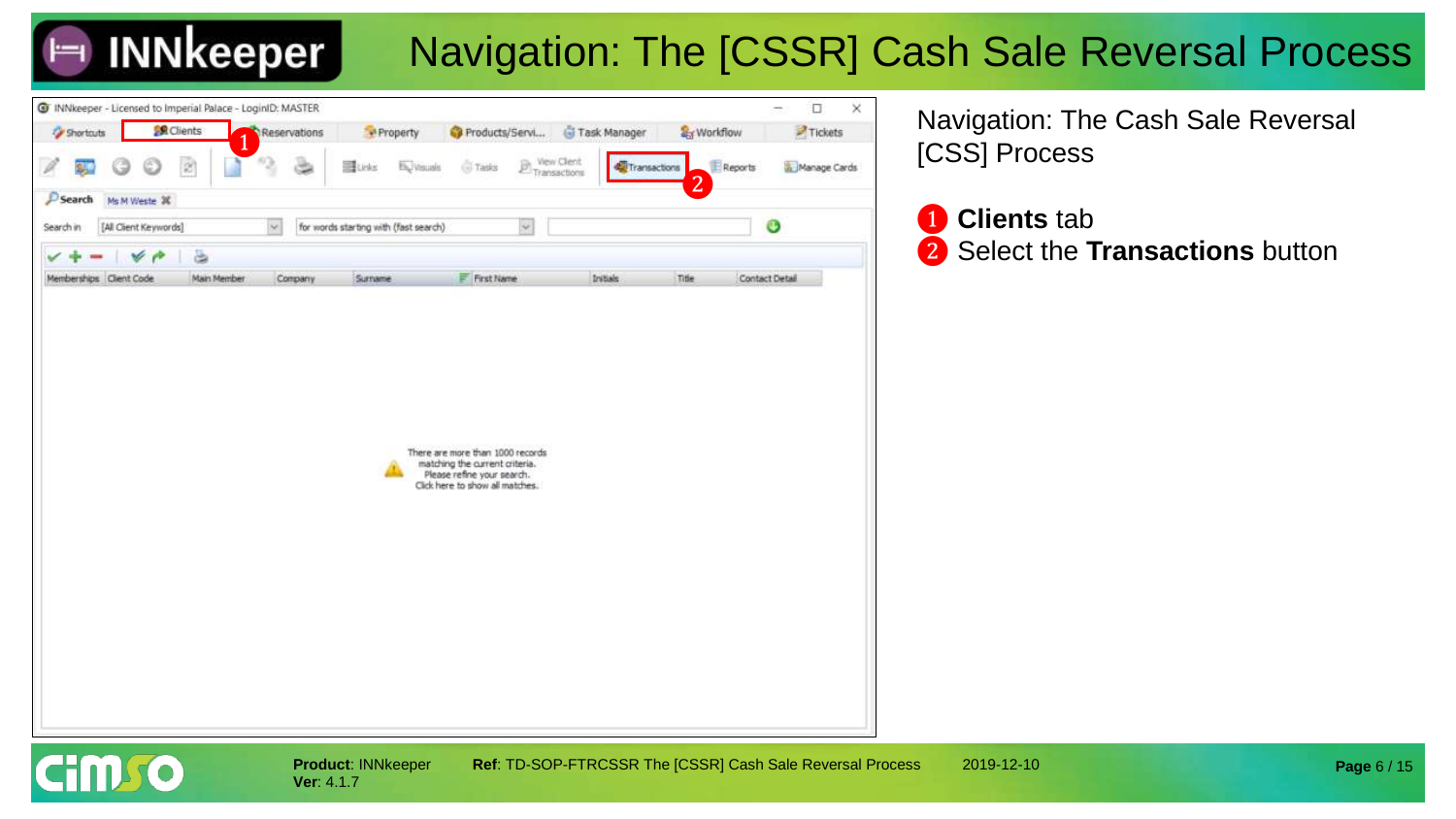### Navigation: The [CSSR] Cash Sale Reversal Process



Navigation: The Cash Sale Reversal [CSS] Process

- ❶ **Clients** tab
- ❷ Select the **Transactions** button
- ❸ **Select Transaction Type** window
- **Cash** tab
- ❺ Select the **Cash Sale Reversal [CSSR]** button

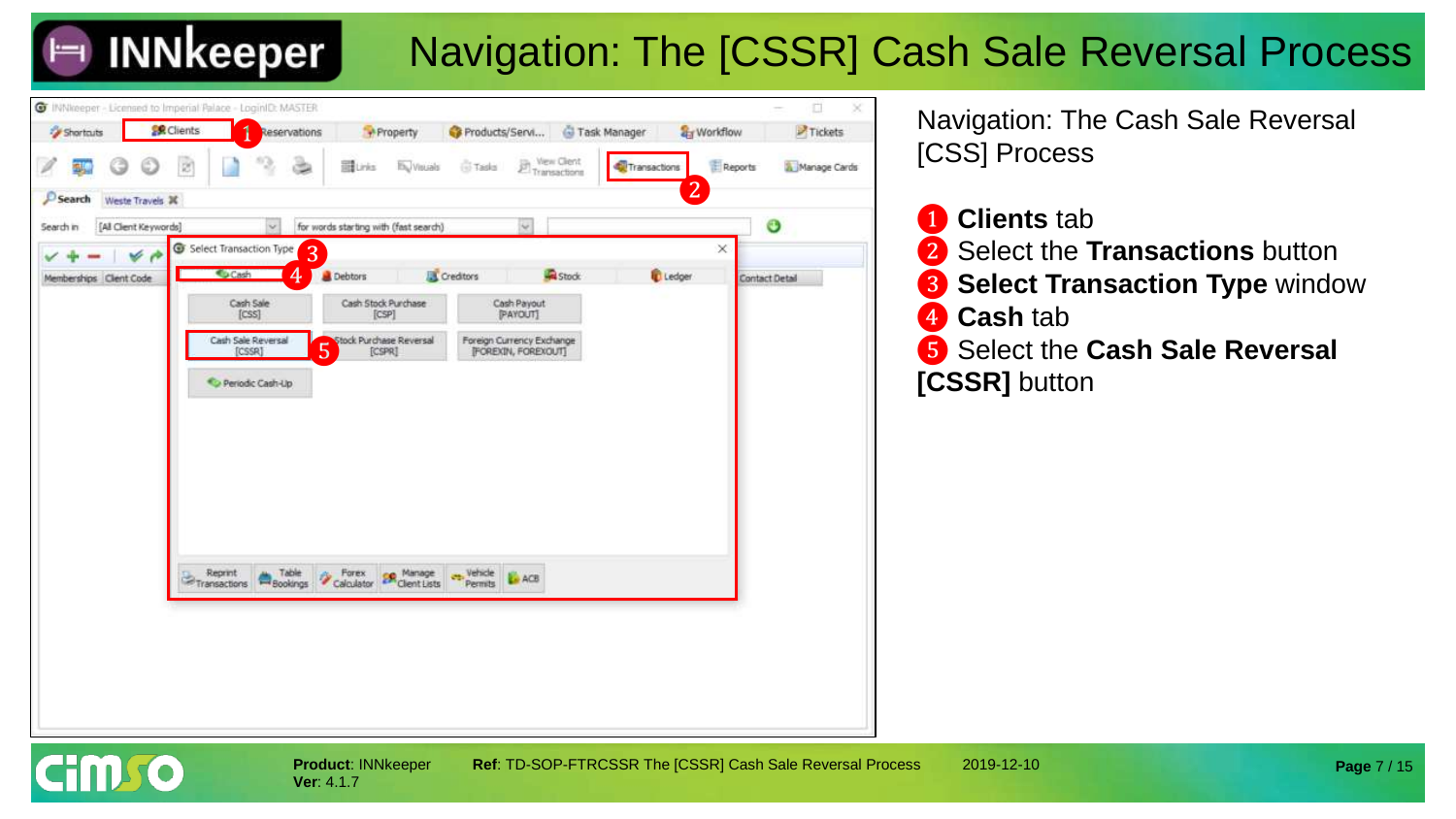#### The [CSSR] Cash Sale Reversal Process

| <b>Cash Client</b>                           | Payment            |                                                      |              | <b>Transaction Defaults</b> |              | <b>Transaction Detail</b>                                   |                              |                         |
|----------------------------------------------|--------------------|------------------------------------------------------|--------------|-----------------------------|--------------|-------------------------------------------------------------|------------------------------|-------------------------|
| $\mathcal{P}$                                | Type               | $\mathcal{L}$<br>Cash                                | Type         | CSSR Cash Sale Cancellation | ×            | Date                                                        | [Today]                      | O                       |
| $\overline{2}$<br>- Unspecified              |                    | Account (Default)<br>$\omega$                        | Location     |                             | $\checkmark$ | Due                                                         |                              | 少費                      |
|                                              | Amount             | R0.00                                                | Store        | [Default]                   | $\checkmark$ | Reference                                                   |                              |                         |
|                                              | Change             | R0.00                                                | <b>Staff</b> | MASTOO IS MASTER MASTER     | $\sim$       | TXN No                                                      | <not posted=""></not>        |                         |
|                                              | Round              | R0.00                                                |              |                             |              |                                                             | Invoice No No Invoice Number |                         |
| <b>Line Items</b>                            |                    |                                                      |              |                             |              |                                                             |                              |                         |
|                                              |                    |                                                      |              |                             |              |                                                             |                              |                         |
|                                              |                    |                                                      |              |                             |              |                                                             |                              |                         |
| <b>Ital</b> Wedge<br>Scarving<br>Description | <b>Stock Price</b> | Clear All<br>Stock Price (FC) Incl.<br>Quantity Unit |              | Discount<br>Exclusive       |              | Foreign Currency (FC) Edits USD US dollar<br>Exclusive (FC) | Indusive                     | Industve (FC) Ledger    |
|                                              |                    |                                                      |              |                             |              |                                                             |                              |                         |
|                                              |                    |                                                      |              |                             |              |                                                             |                              |                         |
|                                              |                    |                                                      |              |                             |              |                                                             |                              |                         |
|                                              |                    |                                                      |              |                             |              |                                                             |                              |                         |
|                                              |                    |                                                      |              |                             |              |                                                             |                              |                         |
|                                              |                    |                                                      |              |                             |              |                                                             |                              |                         |
|                                              |                    |                                                      |              |                             |              |                                                             |                              |                         |
| Stock Code                                   |                    |                                                      |              |                             |              |                                                             |                              | $\overline{\mathbf{v}}$ |

**Ver**: 4.1.7

**Cimgo** 

**Product**: INNkeeper **Ref**: TD-SOP-FTRCSSR The [CSSR] Cash Sale Reversal Process 2019-12-10

The Cash Sale Reversal [CSS] Process:

- ❶ **Process Cash Sale Reversal** window ❷ **Cash Client**
- ❸ Select the **Import** button

**Page** 8 / 15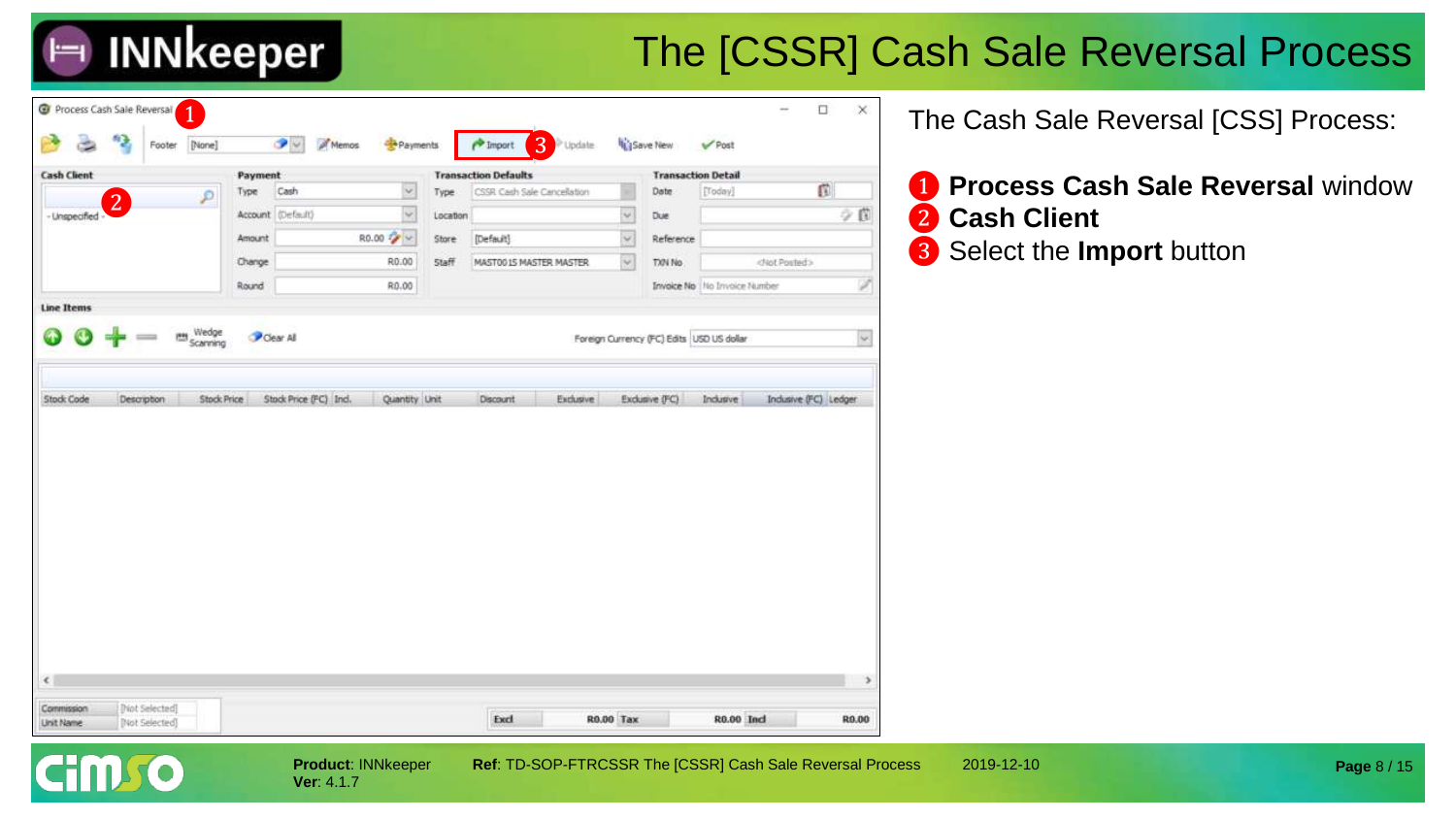#### The [CSSR] Cash Sale Reversal Process



| Select Transaction                              |                          | Posted After              | 2 Sep 2019 |              |            |             |                   |           |        |            |
|-------------------------------------------------|--------------------------|---------------------------|------------|--------------|------------|-------------|-------------------|-----------|--------|------------|
| <b>Course Street</b><br>$\overline{\mathbf{v}}$ | 4<br>$\overline{\sigma}$ |                           |            |              |            |             |                   |           | 雟      | ana        |
| Selected                                        | Code                     | Number.                   | Group      | Batch Number | Date       | <b>Time</b> | Description       | Exclusive | Tax    | Indusive S |
| <b>TRX</b>                                      | <b>CSS</b>               | 9617<br>$\mathbf{\Omega}$ |            |              | 2 Sep 2019 | 08:11       |                   | R130.43   | R19.57 | R150.00    |
|                                                 | Line Line 1              | Æ                         |            |              |            |             | 440ml Fanta Grape | R130.43   | R19.57 | R150.00    |

The Cash Sale Reversal [CSS] Process:

**1 Convert Transaction** window ❷ **Locate & Select**: select the plus/minus signs to extend and retract TRX to search for the invoice you require. once you have located the invoice, select to highlight it

❸ Select the **Grey Block** on the **Left** to select it, ensure a **Green Tick** added **4** Select the **Select Transaction** button

*Note: if you require a single Item on an invoice with multiple items, ensure the Selected line is the only line with the Tick added*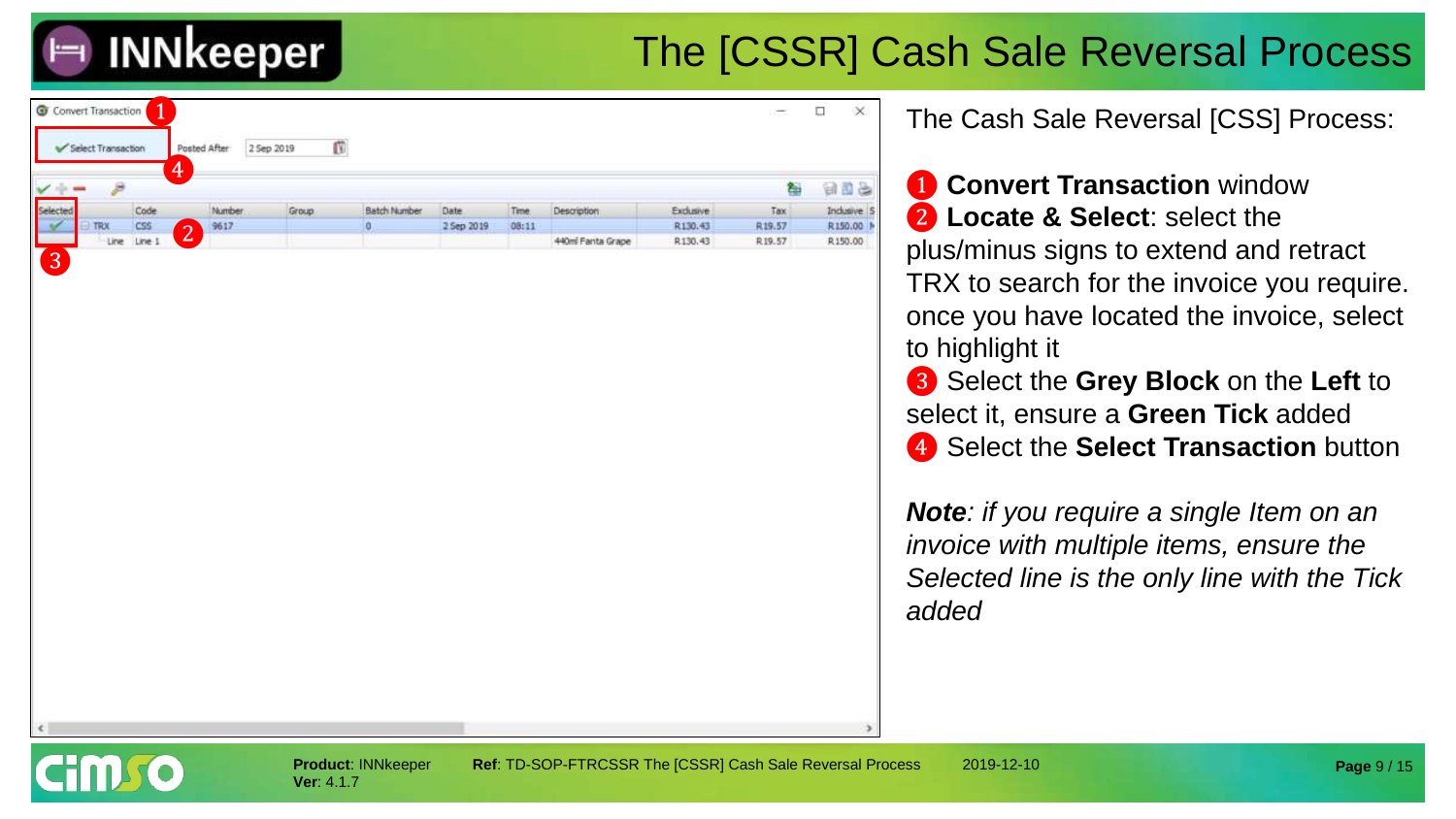#### The [CSSR] Cash Sale Reversal Process

|                             | ₽           |            |                                             |       |                               |            |       |                     |            |           | 每      | 日日と        |
|-----------------------------|-------------|------------|---------------------------------------------|-------|-------------------------------|------------|-------|---------------------|------------|-----------|--------|------------|
| Selected                    |             | Code       | Number.                                     | Group | <b>Batch Number</b>           | Date       | Time  | <b>Description</b>  |            | Exclusive | Tax    | Indusive S |
| $\blacktriangleright$ E TRX |             | <b>CSS</b> | 9617                                        |       | $\alpha$                      | 2 Sep 2019 | 08:11 |                     |            | R130.43   | R19.57 | R150.00 M  |
|                             | Line Line 1 |            | <b>COMPANY</b>                              |       |                               | .          | m     | 440ml Fanta Grape   |            | R130.43   | R19.57 | R150.00    |
|                             |             |            | <b>G</b> Existing Transaction Links Warning |       | $\mathbf{1}$                  |            |       | $\sim$              | $\Box$     | $\times$  |        |            |
|                             |             |            | Linked To Transaction                       |       | Link Reason                   |            |       | Link Transaction    |            |           |        |            |
|                             |             |            | CSS 9617                                    |       | Cash Sale Or Purchase Payment |            |       | CSSP 9617.1         |            |           |        |            |
|                             |             |            | CSS 9617                                    |       | Cash Sale Or Purchase Payment |            |       | CSSP 9617.2         |            |           |        |            |
|                             |             |            |                                             |       |                               |            |       | $\checkmark$ Ignore | $X$ Cancel |           |        |            |

**Ver**: 4.1.7

**Product**: INNkeeper **Ref**: TD-SOP-FTRCSSR The [CSSR] Cash Sale Reversal Process 2019-12-10

The Cash Sale Reversal [CSS] Process:

❶ **Existing Transaction Links Warning**  window ❷ Select the **Ignore** button

*Note: this window simply informs you of the linked transaction to the item(s) selected*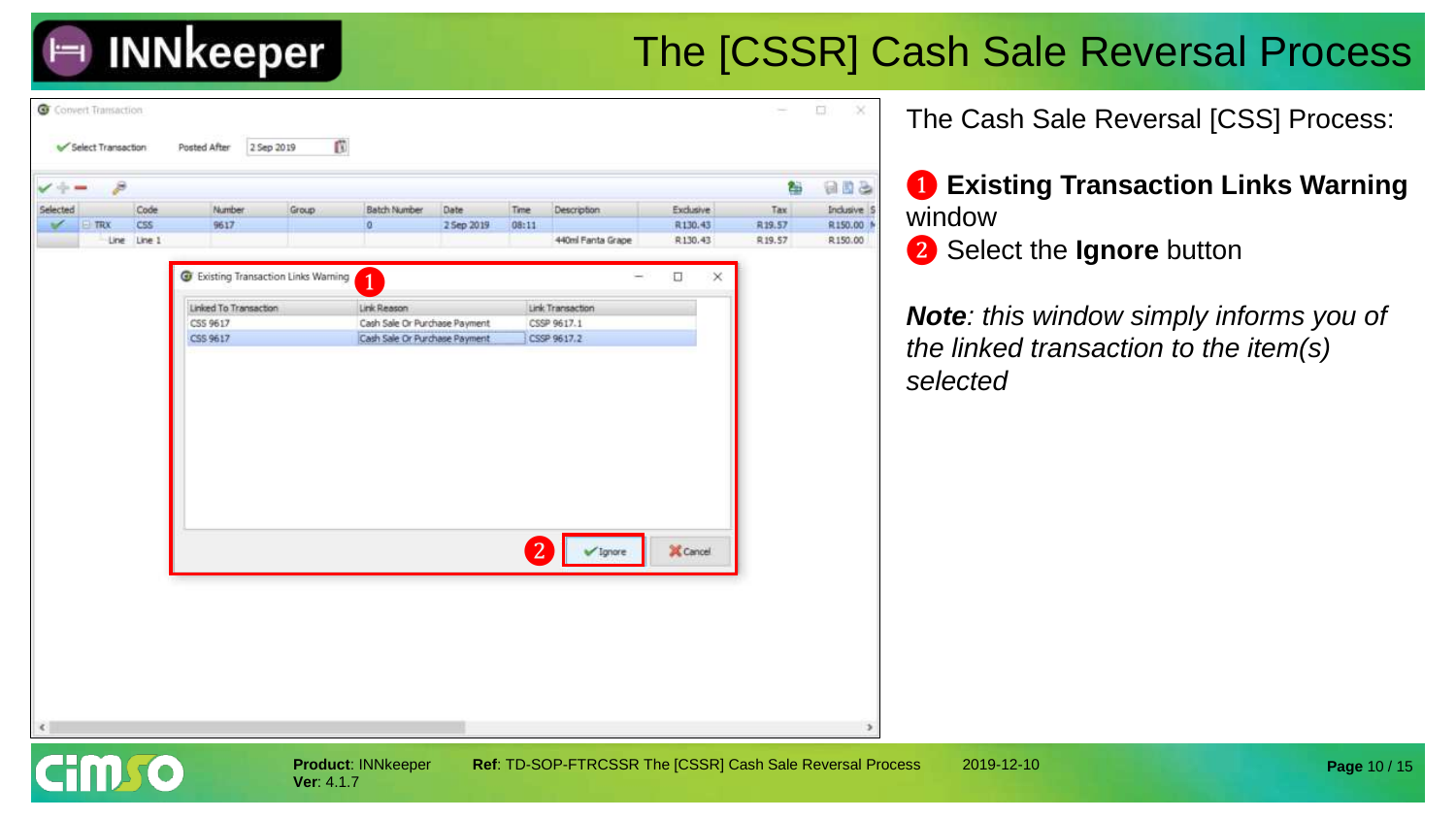#### The [CSSR] Cash Sale Reversal Process

| 43<br>[None]<br>Footer                      | $\bullet$<br>Memos                             | Payments                            | <sup>2</sup> Import                                        | p <sup>p</sup> Update. | <b>G</b> isave New                | 6<br>$\sqrt{$ Post             |                       |
|---------------------------------------------|------------------------------------------------|-------------------------------------|------------------------------------------------------------|------------------------|-----------------------------------|--------------------------------|-----------------------|
| <b>Cash Client</b><br>$\mathbf{2}^{\prime}$ | Payment<br>Type:<br>Cash                       | ×                                   | <b>Transaction Defaults</b><br>CSSR Cash Sale Cancellation |                        | <b>Transaction Detail</b><br>Date | 2 Sep 2019                     | 图 08:11               |
| ₽                                           | Account (Default)                              | Type<br>$\omega$                    | Location Si MAIN Imperial Palace Rooms                     | $\omega$               |                                   |                                |                       |
| - Unspecified -                             | 5<br>Amount                                    | R150.00 2                           |                                                            | $\backsim$             | Due                               | 2 Sep 2019                     | G<br>o.               |
|                                             |                                                | Store<br>R0.00<br><b>Staff</b>      | [Default]                                                  | v.                     | Reference                         | CSS9617                        | $\overline{4}$        |
|                                             | Change                                         |                                     | MASTOO 15 MASTER MASTER.                                   |                        | TXN No                            | <not posted=""></not>          |                       |
| <b>Line Items</b>                           | Round                                          | R0.00                               |                                                            |                        |                                   | Invoice No   No Invoice Number | D                     |
| <b>Rts</b> Wedge                            |                                                |                                     |                                                            |                        |                                   |                                |                       |
|                                             |                                                |                                     |                                                            |                        |                                   |                                |                       |
| Description                                 | <b>Stock Price</b><br>$\overline{\phantom{a}}$ | Stock Price (FC) Ind. Quantity Unit | Discount                                                   | Exclusive              | Exclusive (FC)                    | Inclusive                      | Inclusive (FC) Ledger |
| 440ml Fanta C                               | \$1.88<br>R15.00<br>3                          | 10 Bottle                           | $\circ$                                                    | R130.43                | \$16.30                           | R150.00                        |                       |
|                                             |                                                |                                     |                                                            |                        |                                   |                                |                       |
|                                             |                                                |                                     |                                                            |                        |                                   |                                |                       |
|                                             |                                                |                                     |                                                            |                        |                                   |                                |                       |
|                                             |                                                |                                     |                                                            |                        |                                   |                                | \$18.75 MAIN Imp      |
|                                             |                                                |                                     |                                                            |                        |                                   |                                |                       |
|                                             |                                                |                                     |                                                            |                        |                                   |                                |                       |
|                                             |                                                |                                     |                                                            |                        |                                   |                                |                       |
|                                             |                                                |                                     |                                                            |                        |                                   |                                |                       |
|                                             |                                                |                                     |                                                            |                        |                                   |                                |                       |
| Stock Code<br>LIQCOFANG440<br>$\epsilon$    |                                                |                                     |                                                            |                        |                                   |                                |                       |

**Ver**: 4.1.7

**Product**: INNkeeper **Ref**: TD-SOP-FTRCSSR The [CSSR] Cash Sale Reversal Process 2019-12-10

The Cash Sale Reversal [CSS] Process:

- **Process Cash Sale Reversal** window **Cash Client**
- The **Imported Item(s)** for Reversal

 **References**: type in the Reference for the Reversal

- Amount: type in the amount
- Select the **Post** button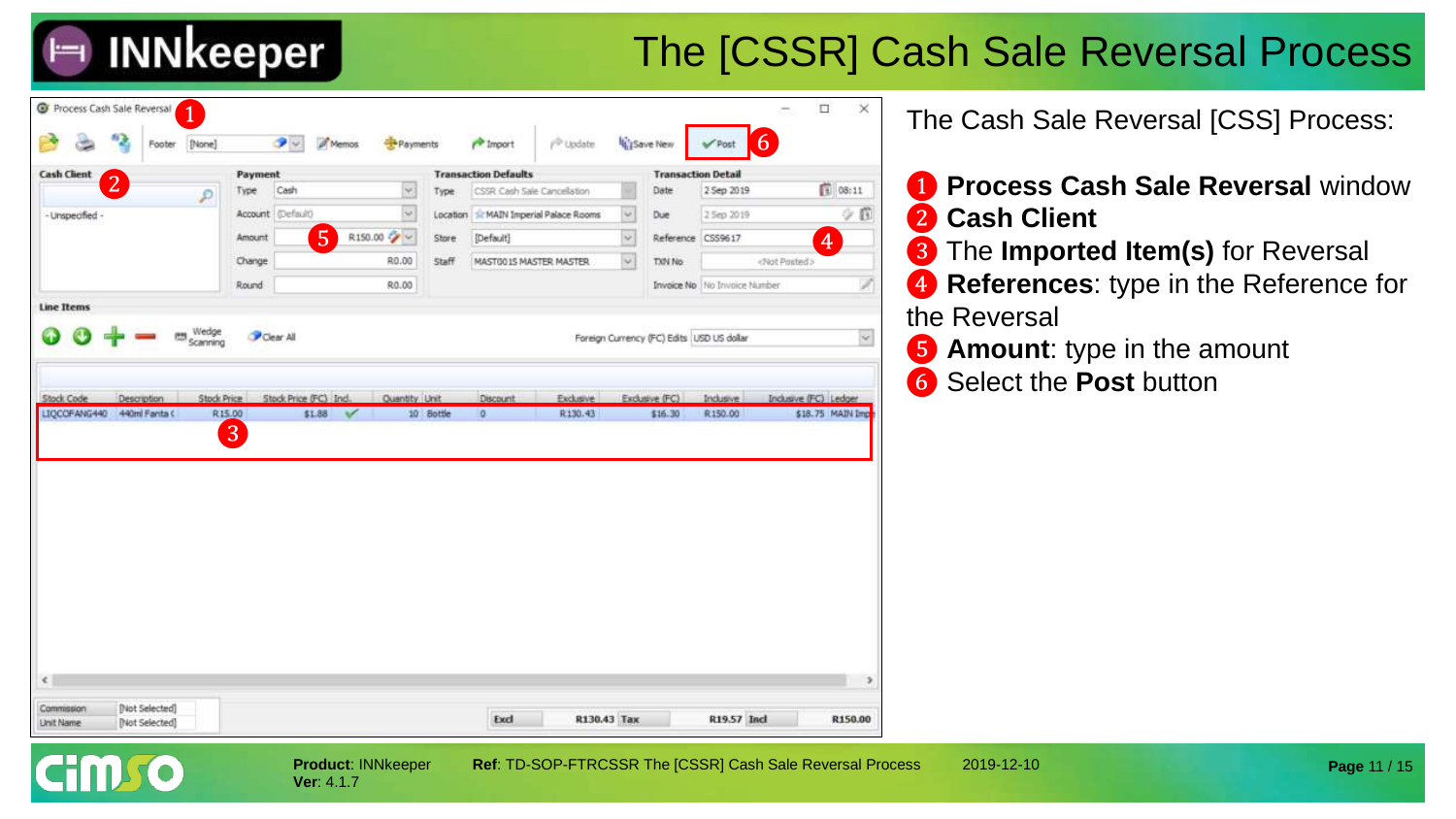#### The [CSSR] Cash Sale Reversal Process

| <b>Cash Chent</b>                                                                       | Payment            |                                                                                         |                                                                                                                            | <b>Transaction Defaults</b>                       |                                                                 |          | <b>Transaction Detail</b> |                                     |                                           |
|-----------------------------------------------------------------------------------------|--------------------|-----------------------------------------------------------------------------------------|----------------------------------------------------------------------------------------------------------------------------|---------------------------------------------------|-----------------------------------------------------------------|----------|---------------------------|-------------------------------------|-------------------------------------------|
| ₽                                                                                       | Cash<br>Type       | $\mathcal{L}$                                                                           | Type                                                                                                                       | CSSR Cash Sale Cancellation                       |                                                                 |          | Date                      | 2 Sep 2019                          | 图 08:11                                   |
| - Unspecified -                                                                         | Account (Default)  | w.                                                                                      |                                                                                                                            |                                                   | Location : MAIN Imperial Palace Rooms                           | $\sim$   | Due                       | 2 Sep 2019                          | 少罪                                        |
|                                                                                         | Amount             | R150.00 %                                                                               | Store                                                                                                                      | [Default]                                         |                                                                 | $\omega$ | Reference CSS9617         |                                     |                                           |
|                                                                                         | Change             | R0.00                                                                                   | Staff                                                                                                                      | MAST0015 MASTER MASTER                            |                                                                 | $\omega$ | TXN No.                   |                                     | <not posted=""></not>                     |
|                                                                                         | Round              |                                                                                         |                                                                                                                            |                                                   |                                                                 |          |                           | <b>Invoice No</b> No Invoice Number |                                           |
| Line Items                                                                              |                    | Confirm Transaction Post                                                                | $\overline{1}$                                                                                                             |                                                   | ×                                                               |          |                           |                                     |                                           |
| Stock Code<br>Description<br><b>Stock Price</b><br>LIQCOFANG440 440ml Fanta (<br>R15.00 | <b>Stock Price</b> | Print/Preview<br>Clearing<br>Output<br>Print Layout<br>Printer<br>Printer<br>$\equiv 2$ | Preview the transaction<br>Print the transaction<br>Preview the transaction.<br>Standard A4 Layout<br>Canon (B4100 series) | Do not print or preview the transaction<br>$\sim$ | $\overline{2}$<br>Copies<br>$\ddot{\phantom{1}}$<br>Copies<br>Ŧ |          | Exclusive (FC)<br>\$15.30 | Industve<br>R150.00                 | Indusive (FC) Ledger<br>\$18.75 MAIN Impe |
|                                                                                         |                    |                                                                                         | 3                                                                                                                          | Post                                              | ×<br>Cancel                                                     |          |                           |                                     |                                           |

**Ver**: 4.1.7

**Product**: INNkeeper **Ref**: TD-SOP-FTRCSSR The [CSSR] Cash Sale Reversal Process 2019-12-10

The Cash Sale Reversal [CSS] Process:

 **Confirm Transaction Post** window Print/Preview: use the drop down to access the list of options Select the **Post** button

**Page** 12 / 15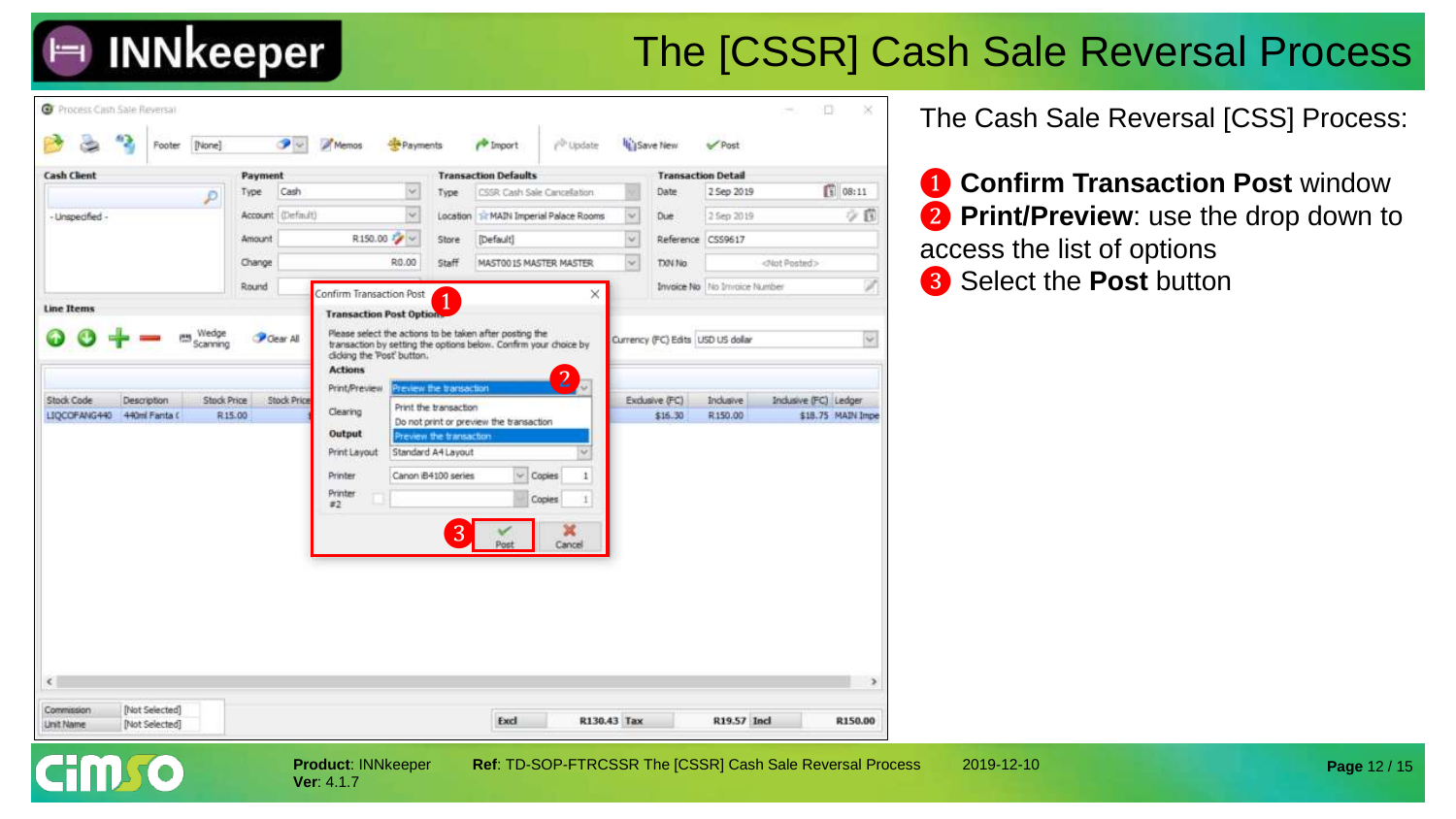

#### Print Preview

|      | T Print Preview - Cash Sale Cancellation CSSR 89 |                       |                                |           |                   |                                  |                                                              |                        |                                                                                |                                | $\sim$ | $\Box$       | × |
|------|--------------------------------------------------|-----------------------|--------------------------------|-----------|-------------------|----------------------------------|--------------------------------------------------------------|------------------------|--------------------------------------------------------------------------------|--------------------------------|--------|--------------|---|
|      | (Type search text here)                          |                       | 100%<br>26.24                  | 51<br>⊟ త |                   |                                  |                                                              |                        | ŵ.<br>۵                                                                        | PDF (Portable Document Format) |        | $\sim$<br>b. | 8 |
| Ġ    |                                                  |                       |                                |           |                   |                                  |                                                              |                        |                                                                                |                                |        |              |   |
|      |                                                  |                       |                                |           |                   |                                  |                                                              |                        |                                                                                |                                |        |              |   |
|      |                                                  |                       |                                |           |                   |                                  |                                                              |                        |                                                                                |                                |        |              |   |
|      |                                                  |                       |                                |           |                   |                                  |                                                              |                        |                                                                                |                                |        |              |   |
|      |                                                  |                       |                                |           |                   |                                  |                                                              |                        |                                                                                |                                |        |              |   |
|      |                                                  |                       |                                |           |                   |                                  |                                                              | Cash Sale Cancellation |                                                                                |                                |        |              |   |
| u    |                                                  |                       |                                |           |                   |                                  | Document number<br>Document date<br>Description<br>Reference |                        | COSK 20<br>440ml Parta Grape                                                   |                                |        |              |   |
| ¢    |                                                  |                       |                                |           |                   | Staff                            | Location<br>Stock store                                      |                        | CS59617<br>Imperial Patace Rooms<br>Restaurant Bar Stock Pool<br>MASTER MASTER |                                |        |              |   |
|      |                                                  | Code                  | <b>Сместрбот</b>               | Returence | <b>LINE Price</b> | <b>Quantity</b>                  | Exclueive                                                    | var                    | <b>Incluitive</b>                                                              |                                |        |              |   |
|      |                                                  |                       | RRUGOOPANGAA 440ml Parta Grape | 0329617   | pncry.<br>M15.00  | 10.5054                          | R130-42                                                      | <b>R19.5T</b>          | R190.00                                                                        |                                |        |              |   |
| E. M |                                                  | Totale                |                                |           |                   |                                  | R130.43                                                      | <b>M15.57</b>          | R150.00                                                                        |                                |        |              |   |
|      |                                                  |                       |                                |           |                   |                                  | Subtotal                                                     |                        | PL130.43                                                                       |                                |        |              |   |
|      |                                                  |                       |                                |           |                   | Total with Tar & Service Charges | VAT                                                          |                        | R19.87<br>R150.00                                                              |                                |        |              |   |
|      |                                                  |                       |                                |           |                   |                                  |                                                              |                        |                                                                                |                                |        |              |   |
|      |                                                  |                       |                                |           |                   |                                  |                                                              |                        |                                                                                |                                |        |              |   |
|      |                                                  |                       |                                |           |                   |                                  |                                                              |                        |                                                                                |                                |        |              |   |
|      |                                                  |                       |                                |           |                   |                                  |                                                              |                        |                                                                                |                                |        |              |   |
|      |                                                  |                       |                                |           |                   |                                  |                                                              |                        |                                                                                |                                |        |              |   |
|      |                                                  |                       |                                |           |                   |                                  |                                                              |                        |                                                                                |                                |        |              |   |
|      |                                                  |                       |                                |           |                   |                                  |                                                              |                        |                                                                                |                                |        |              |   |
|      |                                                  |                       |                                |           |                   |                                  |                                                              |                        |                                                                                |                                |        |              |   |
|      |                                                  |                       |                                |           |                   |                                  |                                                              |                        |                                                                                |                                |        |              |   |
| Ł    |                                                  |                       |                                |           |                   |                                  |                                                              |                        |                                                                                |                                |        |              |   |
|      |                                                  |                       |                                |           |                   |                                  |                                                              |                        |                                                                                |                                |        |              |   |
|      |                                                  | <b>LA PERSONAL DE</b> |                                |           |                   |                                  |                                                              |                        |                                                                                |                                |        |              |   |

The **Print Preview**, you are able to **Print**, **Fax**, **Save** or **Email** the receipt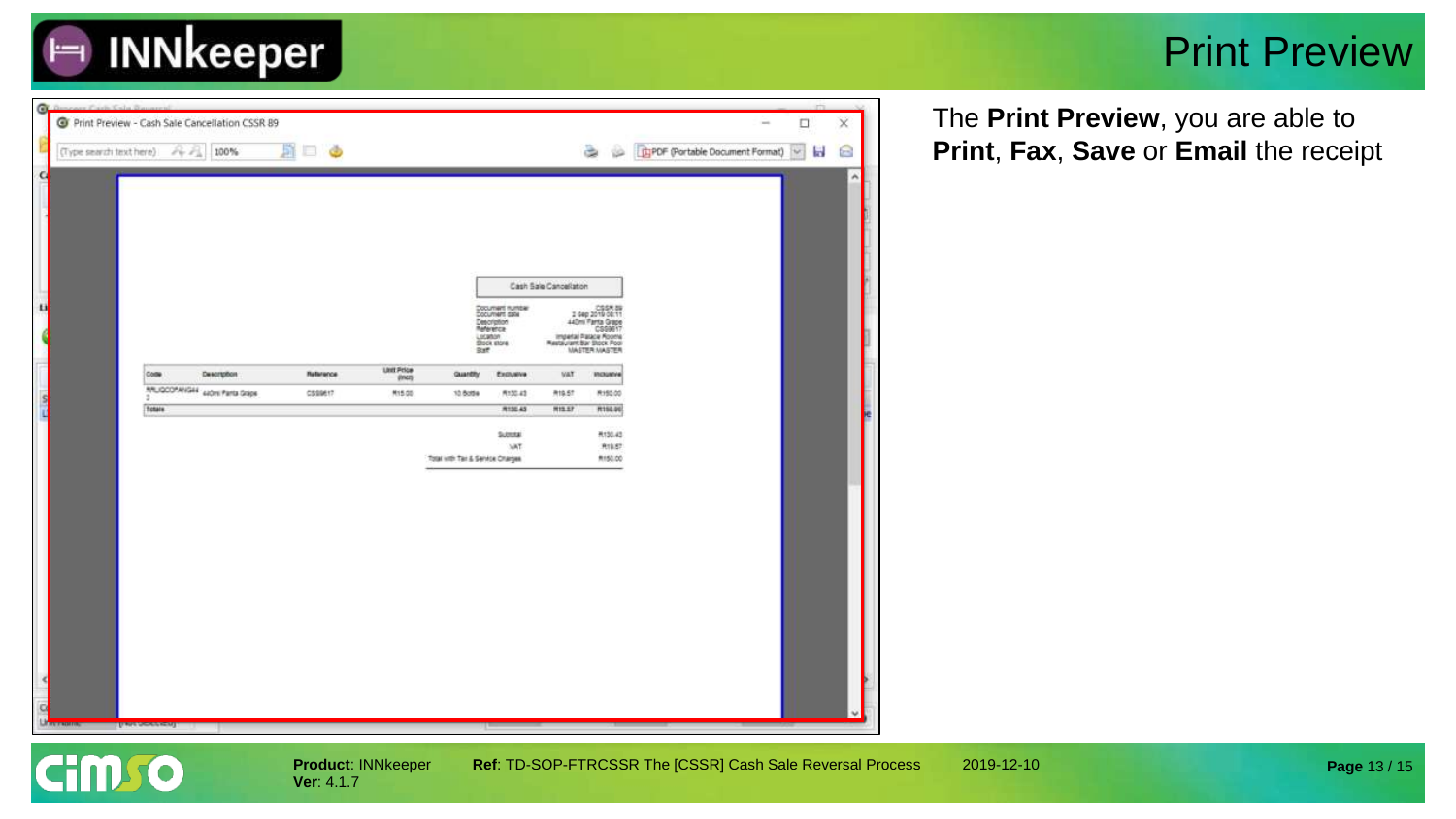

#### The Cash Sale Reversal [CSSR]

| <b>Cash Client</b>                                             | Payment             |                                                 |                 | <b>Transaction Defaults</b>              |                      |          | <b>Transaction Detail</b>                                              |                                     |                                           |                            |
|----------------------------------------------------------------|---------------------|-------------------------------------------------|-----------------|------------------------------------------|----------------------|----------|------------------------------------------------------------------------|-------------------------------------|-------------------------------------------|----------------------------|
| ₽                                                              | Type                | $\sim$<br>Cash                                  | Type            | CSSR Cash Sale Cancellation              |                      | ×        | Date                                                                   | 2 Sep 2019                          | 图 08:11                                   |                            |
| - Unspecified -                                                |                     | $\overline{\phantom{a}}$<br>Account (Default)   |                 | Location Sc MAIN Imperial Palace Rooms   |                      | $\sim$   | Due                                                                    | 2 Sep 2019                          |                                           | $\mathcal{O}$ $\mathbb{C}$ |
|                                                                | Amount:             | R150.00 <sup>2</sup>                            | Store           | [Default]                                |                      | $\omega$ | Reference CSS9617                                                      |                                     |                                           |                            |
|                                                                | Change              | R0.00                                           | Staff           | MASTOO 15 MASTER MASTER                  |                      | $\omega$ | TXN No                                                                 |                                     | clipt Posted>                             |                            |
|                                                                | Round               | R0.00                                           |                 |                                          |                      |          |                                                                        | <b>Invoice No</b> No Invoice Number |                                           | 7                          |
| <b>Line Items</b>                                              |                     |                                                 |                 |                                          |                      |          |                                                                        |                                     |                                           |                            |
|                                                                |                     |                                                 |                 |                                          |                      |          |                                                                        |                                     |                                           |                            |
|                                                                |                     |                                                 |                 |                                          |                      |          |                                                                        |                                     |                                           |                            |
| ms Wedge<br><b>Stock Price</b><br>Description<br>440ml Fanta C | Clear All<br>R15.00 | Information<br>Stock Price (FC) Incl.<br>\$1.88 | $\sqrt{\alpha}$ | $\times$<br>Transaction has been posted. | Exclusive<br>R130.43 |          | Foreign Currency (FC) Edits USD US dollar<br>Exclusive (FC)<br>\$16.30 | Industre<br>R150.00                 | Indusive (FC) Ledger<br>\$18.75 MAIN Impe | $\checkmark$               |
|                                                                |                     |                                                 |                 |                                          |                      |          |                                                                        |                                     |                                           |                            |
|                                                                |                     |                                                 |                 |                                          |                      |          |                                                                        |                                     |                                           |                            |
| Stock Code<br>LIQCOFANG440                                     |                     |                                                 |                 |                                          |                      |          |                                                                        |                                     |                                           |                            |

The **Information** window; confirming the Transaction has successfully posted